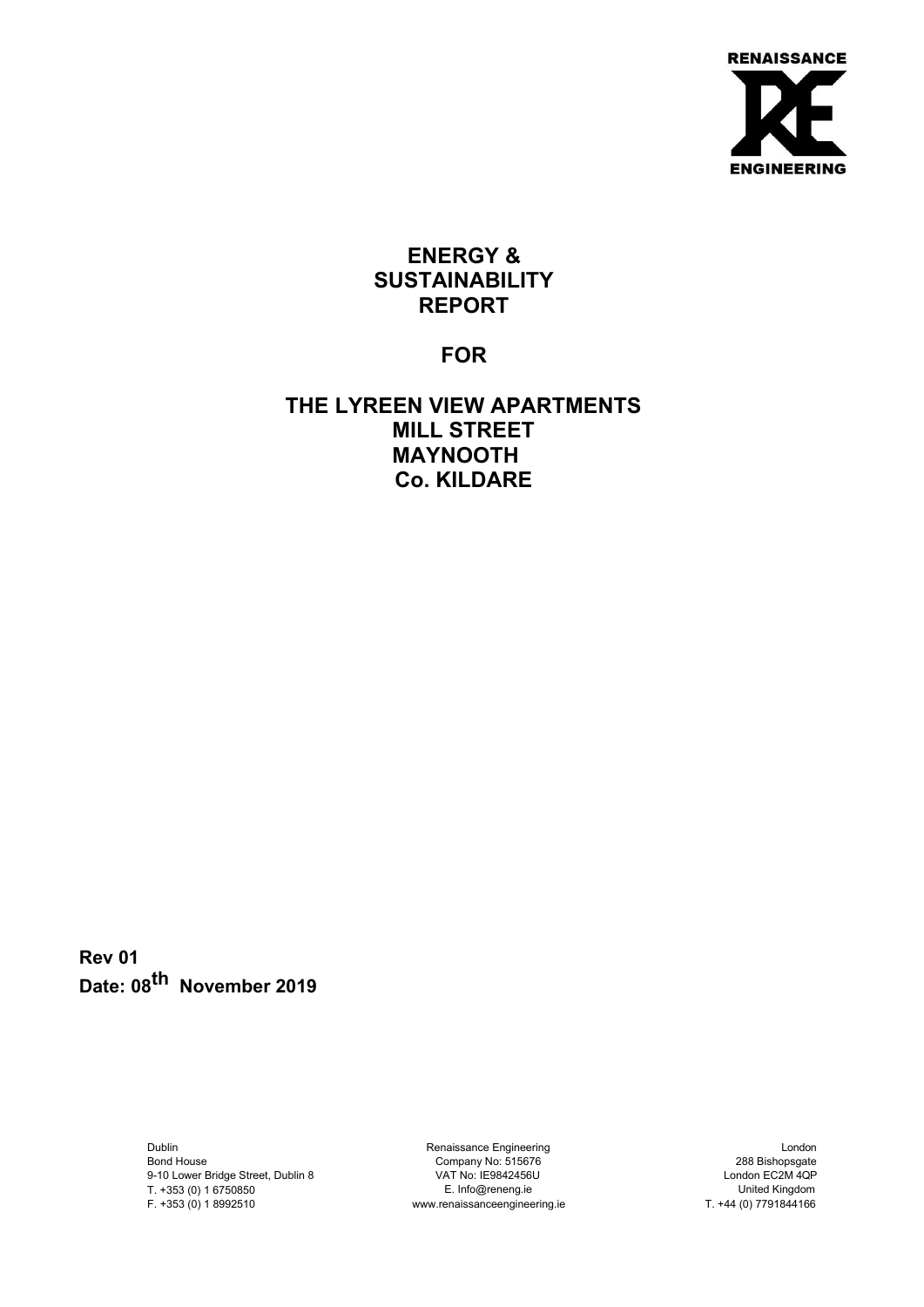## **1. Introduction**

## **1.1 Description of Development**

Ladas Property Company intend to apply for planning permission to construct a mixed-use development in 4 No. separate blocks. 120 No. apartment units in total along with provision of basement parking, a new vehicular access road, all associated site development works at Mill Street Maynooth County Kildare.

The development will consist of the provision of a total of 120no. apartments in 4no. separate blocks incorporating provision of a crèche and restaurant/café, 3no. office units and provision of a basement to provide for car parking, bicycle storage and ancillary bin storage areas. Particulars of the development comprise as follows:

- (a) Replacement of 2no. existing vehicular entrances onto Mill Street with 1no. single access point onto Mill Street to incorporate either:
	- (i) Option 1 The proposed vehicular entrance works along with associated pedestrian and cyclist connections onto Mill Street; or
	- (ii) Option 2 The proposed vehicular entrance works along with associated pedestrian and cyclist connections onto Mill Street and associated works to provide for a bus stop and realignment of existing footpath in accordance with planned part VIII works for this section of Mill Street.
- (b) Site excavation works to facilitate the proposed development to include levelling, excavation and general site preparation works.
- (c) Block A: A four-storey building comprising a creche (205.55sq,m) and restaurant/café (246.19sq.m) at ground floor level and upper floors incorporating 3no. office units (94.05sq.m), provision of 15no.residential 1bed apartments and 3no. 2bed apartments with associated civic space fronting onto Mill Street and external play area to the rear to serve the creche.
- (d) Block B1: An apartment block ranging from three to five storeys comprising a total of 32no.residential apartments to consist of 7no. 3 bed apartments, 19no. 2 bed apartments and 6no. 1 bed apartments.
- (e) Block B2: A six storey apartment block comprising a total of 48no. residential apartments to consist of 35no. 2 bed apartments and 13no. 1 bed apartments.
- (f) Block C: An apartment block ranging from four to five storeys comprising a total of 22no. residential apartments to consist of 13no. 2 bed apartments and 9no. 1bed apartments along with a ground level storage room for bicycles and bins.
- (g) Provision of a basement car parking area to comprise a total of 74no. car parking spaces (incorporating infrastructure for electric vehicle charge points), along with bicycle storage and bin storage areas;
- (h) Provision of bicycle and bin storage facilities at surface level;
- (i) Provision of internal access roads and footpaths/cycle paths;
- (j) Provision of residential communal open space areas (including formal play areas) to include a walkway along the Lyreen River including all associated landscape works with public lighting, planting and boundary treatments;
- (k) Provision of an ESB substation adjacent to block B1;
- (l) Associated site works and attenuation systems to include a hydrocarbon and silt interceptor to facilitate site drainage as well as all ancillary site development/construction works with provision of a foul pump station and internal foul, storm and water networks for connection to the existing foul, storm and public water networks.

.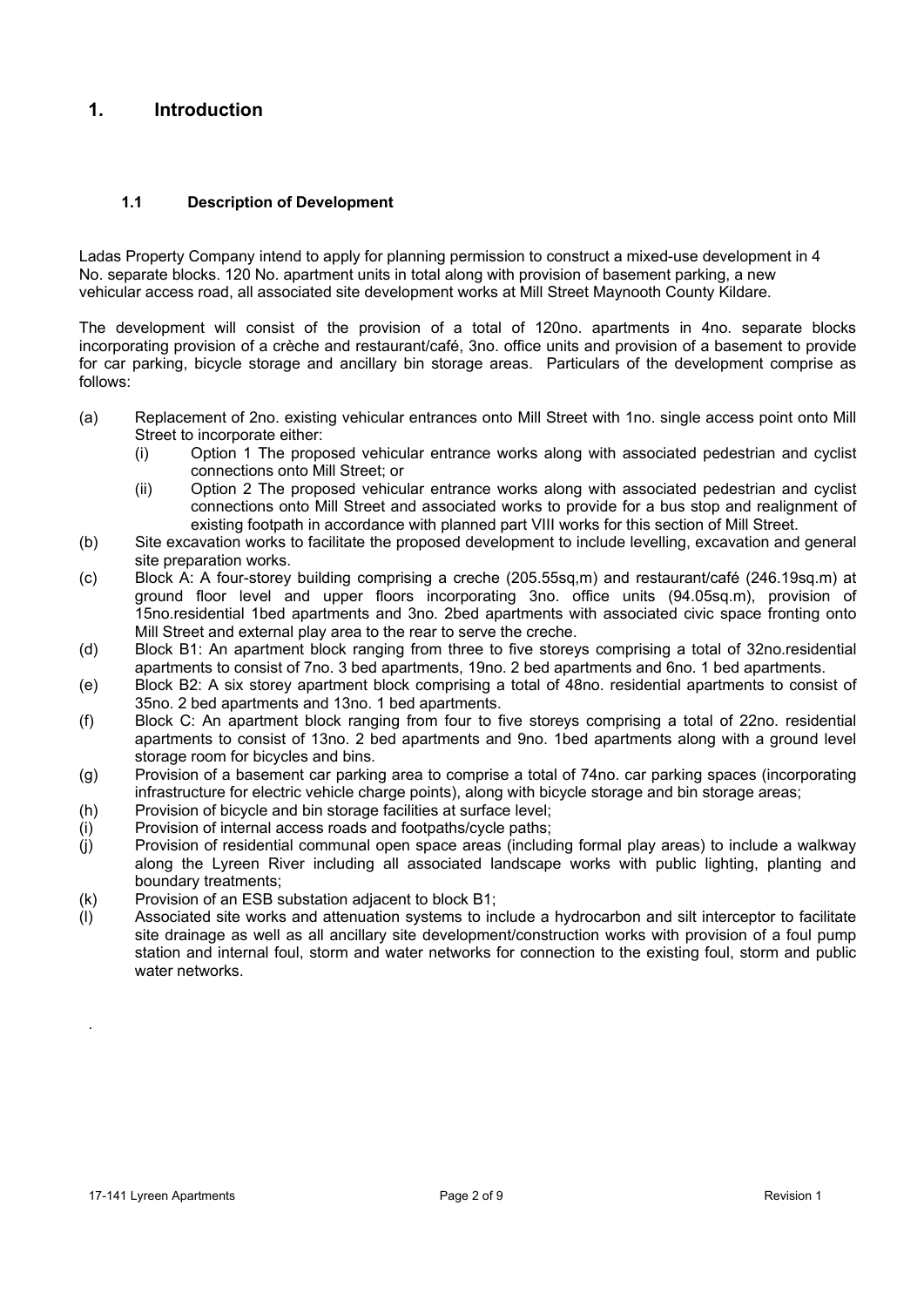## **1.2 Building Energy Rating**

This report outlines the Energy Analysis and Part Compliance undertaken for the proposed Residential Development, at The Lyreen View Apartments, Mill Street, Maynooth, Co. Kildare. The report identifies how a strategy utilising exhaust air heat pumps in each apartment to provide ventilation, heating and hot water was developed, in order to ensure compliance to Part L 2011 of the Building Regulations in both significantly reducing Primary Energy and providing the requisite contribution of renewable energy.

The introduction of the Building Energy Rating system for evaluating the energy performance of all buildings has led to an increased focus on the energy usage of developments currently being constructed.

The design shall place high emphasis on the Mechanical and Electrical services, All works shall be in full compliance with all current statutory regulations, Irish and British standards and be fully compliant with the requirements of Part L and the newly implemented (NZEB) Near Zero Energy Building regulations.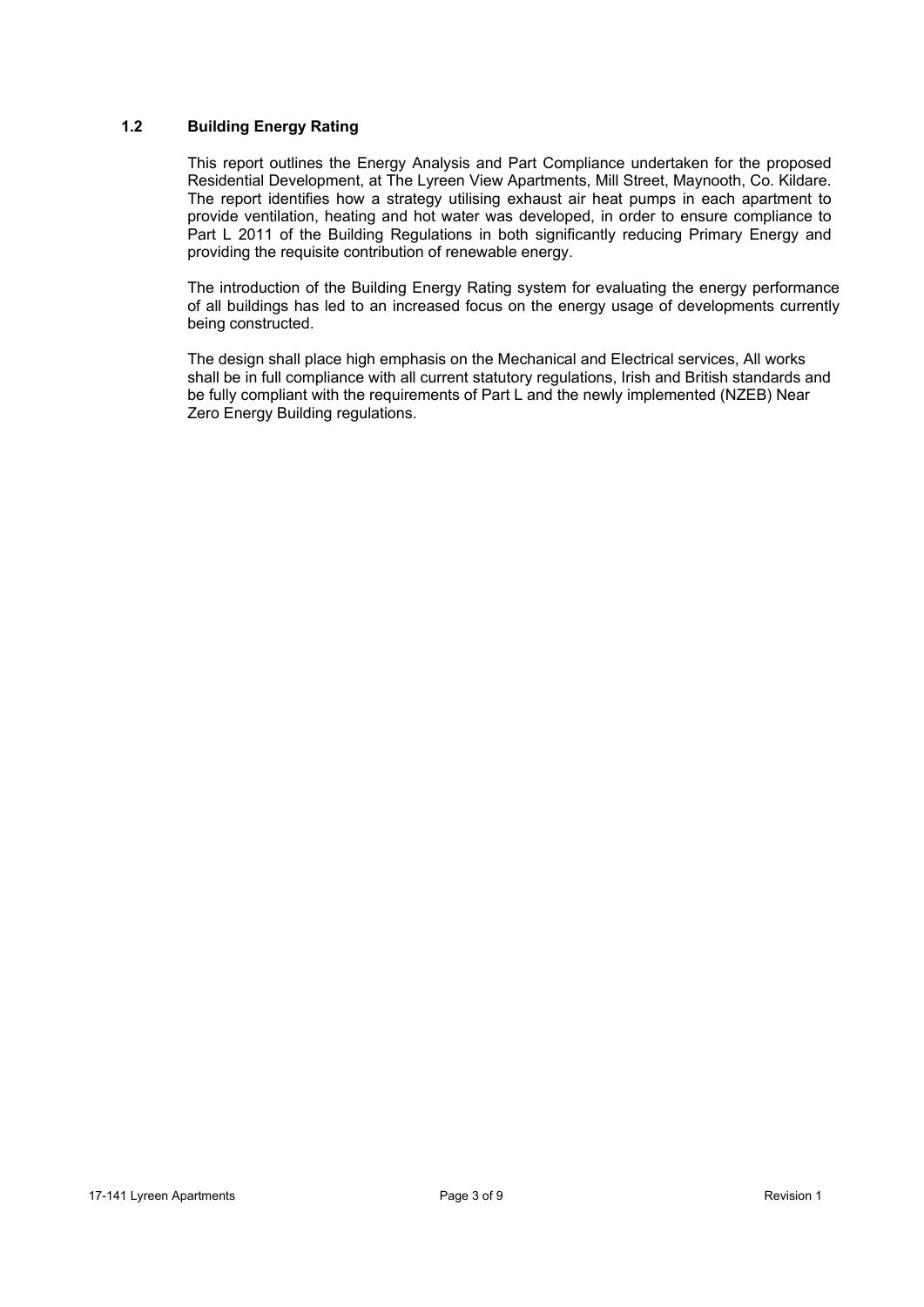## **1.3 Energy Efficient & Sustainable Technologies Considered**

The following energy systems were considered for this development in terms of capital costs, energy performance, maintenance requirements & Part L Compliance.

- o Gas Boilers & PV Panels
- o Air to Water Heat Pump with External Condenser on Balcony
- o Exhaust Air Heat Pump
- o Centralised System

## **1.4 Description of Systems**

#### **1.4.1 Gas Boiler & PV**

With this option, a high efficiency condensing boilers is used to provide LPHW heating to all areas via low surface temperature radiators or an underfloor heating system, as well as hot water via a calorifier. Condensing boilers have a very high efficiency as outlined below.

#### **Condensing Boilers**

|                                | Seasonal Efficiency |
|--------------------------------|---------------------|
| <b>Condensing Boilers</b>      | $90\% - 95\%$       |
| <b>High Efficiency Boilers</b> | 70% - 82%           |
| Older Boilers                  | $50\% - 70\%$       |

Condensing boilers have a higher efficiency than standard boilers due to a secondary heat exchanger, which condenses water vapour out of the combustion products which would otherwise be lost in the flue.

This system does not use any renewable energy sources however and if used alone would not achieve Part L compliance and would result in higher energy bills and a larger carbon footprint. The proposal considered also incorporates PV panels serving each apartment.

#### **Solar PV**

- Solar Photovoltaic Panels once installed provide free electricity for decades
- Predictable unlike wind power, annual solar irradiation can be estimated using historical weather data
- Tried and tested, proven technology. There are systems installed in the 1980's, still operating today
- Long performance warranties on Solar PV panels generally 25 years as standard
- Life expectancy of PV panels are 30 years +
- No moving parts minimal maintenance or servicing
- Versatile multiple methods of roof and ground installation as well as car ports, awnings, facades, etc.
- Economical prices of PV panels have fallen by 40% since 2014
- Efficient PV panel outputs have more than doubled since 2010, and the physical sizes of 60 cell panels have not changed
- Responsible PV panel manufacturers invest in low carbon manufacturing techniques and offsetting, and commit to recycling products at end-of-life
- PV panels help homes and businesses reduce their carbon footprint
- PV panels are an investment, and future-proof homes and businesses from rising electricity prices
- Sell electricity back to the grid business users can sell their excess electricity back to the grid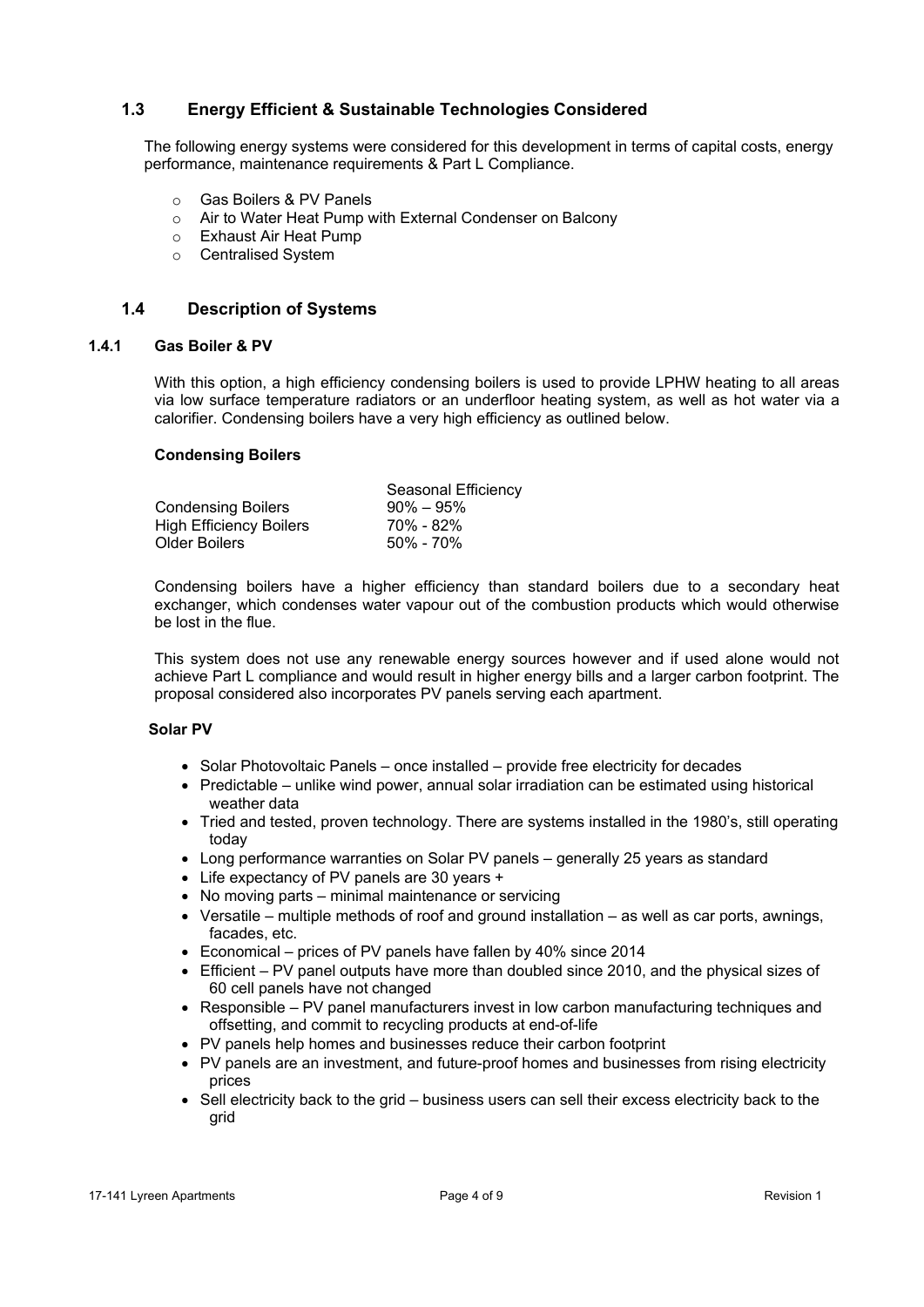- Solar PV systems can be coupled with battery technology to store electricity for night-time usage
- $\bullet$  Solar power improves grid security it is more efficient to use electricity on the same site where it is produced, if more PV systems are installed then the grid can better cope with peak daytime demands

## **1.4.2 Air Sourced Heat Pump**

This system consists of an external air to water heat pump which uses a refrigerant cycle to extract energy from the external air and convert it to high grade heat for use in space heating and hot water systems. Advantages of this type of system are as follows:

- System will achieve an A2-A3 rated dwelling without the addition of another renewable source.
- One standalone system so reduced installation costs.
- Suited for apartment developments as there is a standalone system per dwelling and no centralised plant. This reduces management fees for developer.
- Can be supplied with a factory pre-plumbed & pre-wired cylinder which simplifies installation and eradicates potential installer error.
- Due to simplified design a standard domestic plumber can install. No specialised heat pump engineer needed.
- Compliance can be met with or without heat recovery ventilation.
- South orientation is not a factor when meeting compliance. This can be the case if using solar as your renewable source.
- Adequate roof area is not always available for a solar installation.
- The heat pump only gives you hot water when it's needed. Solar thermal gives you hot water when sun is available.
- The system works on a lower operating temperature therefore drastically reduced running costs are achieved.
- Throughout the year, the heat pump will run at efficiencies of 250-450% depending on ambient temperature.
- The system works best in conjunction with underfloor heating and aluminium radiators but can also be installed with suitably sized steel radiators.

The only drawback with this type of system is that the heat pump needs to be located on an external balcony. The units are not the most aesthetically pleasing and may not suit some developments.

### **1.4.3 Centralised System**

This system consists of a centralised plant room typically using a combination of condensing boilers alongside a renewable technology such as air sourced or geothermal heat pumps. Combined Heat & Power (CHP) units can also be utilised as part of a centralised system. Low pressure hot water is distributed to each apartment via a piping network and is controlled via a heat interface unit located within each apartment. Advantages/Disadvantages of this type of system are as follows:

- In theory ESCO can operate at a profit by buying fuel in bulk and selling to end user at a higher rate. In practice it is difficult to achieve and there are a lot of pitfalls.
- Efficiency of central plant is poor due to circulation losses. Typically 65%.
- Landlord is responsible for collecting payment from each tenant and needs to set up an energy supply company.
- Expensive installation with centralised plant and pipework distribution network.
- Additional professional fees associated with design of centralised system.
- Large gas connection required.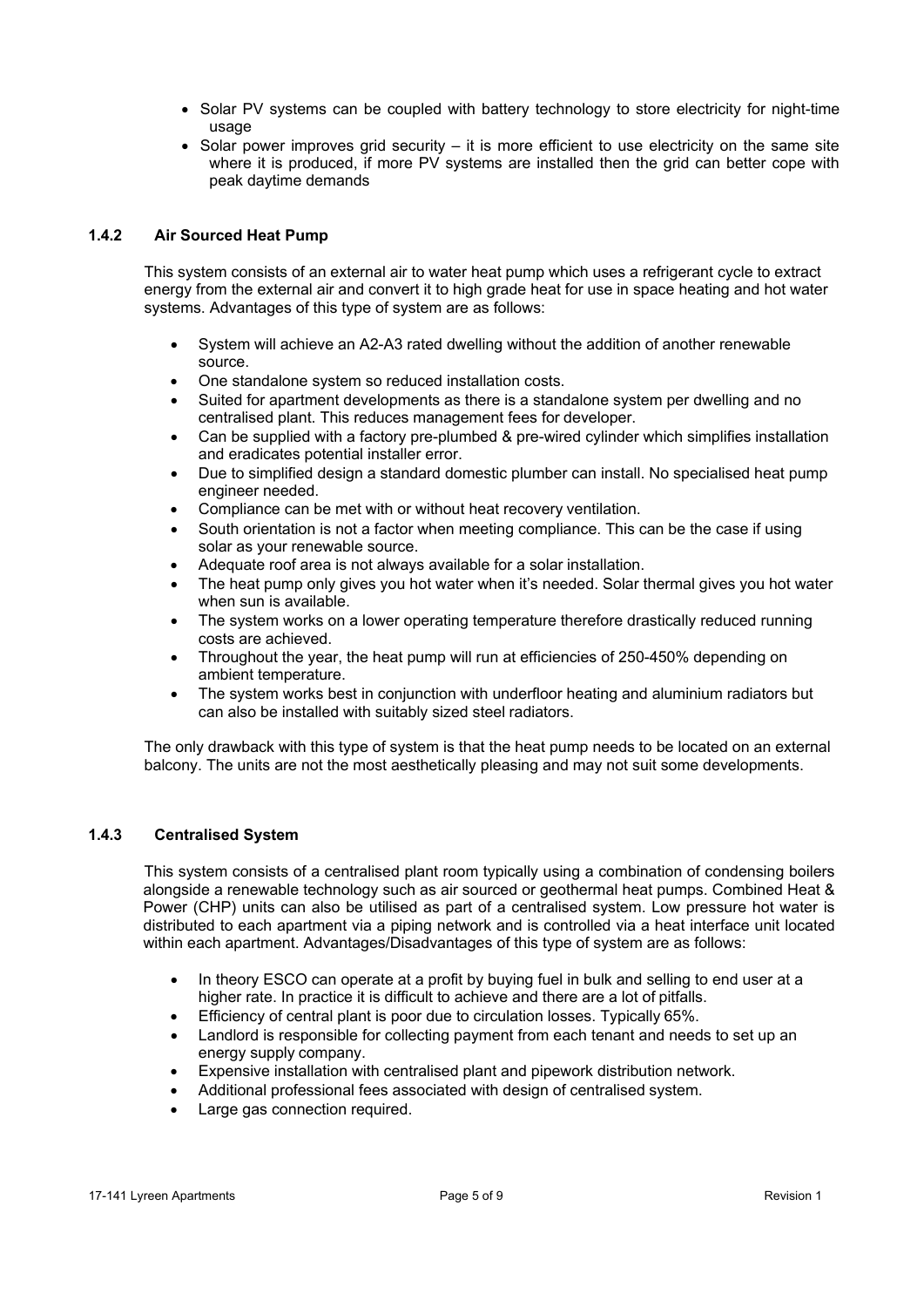- Metering and billing system required.
- Central heating plant still needs to be supplemented with a renewable technology such as air or geothermal heat pumps or a CHP plant.
- Construction of plant room & associated civil works need to be considered.
- Overheating can occur in landlord areas as hot water circulation is required 24/7 to serve instantaneous hot water demand in each apartment.
- Maintenance requirement for central plant can be very costly.

## **1.4.4 Exhaust Air Heat Pumps**

An exhaust air heat pump extracts air via ventilation ducts positioned in the wet rooms of the house such as bathrooms, kitchens and utility rooms.On its way out of the house, heat is extracted from the old air and transferred into the heat pump's refrigerant circuit. The cooled air is then discharged. Meanwhile, the vapour compression cycle of the heat pump raises the temperature of the refrigerant and transfers the extracted heat into a water-based system that can either warm the domestic hot water or heat the building, or both. For the purpose of this analysis the NIBE Exhaust air heat pump has been considered. Advantages of this system are as follows:

- Efficiency of 570%. For every kW of electricity consumed 5.7kW of heat can be produced.
- Full part L compliance in a single unit from one manufacturer that does, heating, hot water and ventilation.
- Integrated control system with large, easy to read multi-colour display.
- Easily connects to wireless network to provide remote access from mobile devices for control and monitoring of heating & hot water.
- Similar cost to boiler & PV but far more efficient and cost effective for end user.
- Simple clean installation with electrical connection. Stylish free standing unit incorporated into kitchen design that fits in a 600 x 625mm space.
- More storage space in apartment as no need for additional hot press to house cylinder.
- Excellent ventilation throughout apartment to ensure no issues with condensation which can occur with modern air tight units.
- No requirement for solar, gas pipework, civil works or central plant.
- No requirement for metering or billing.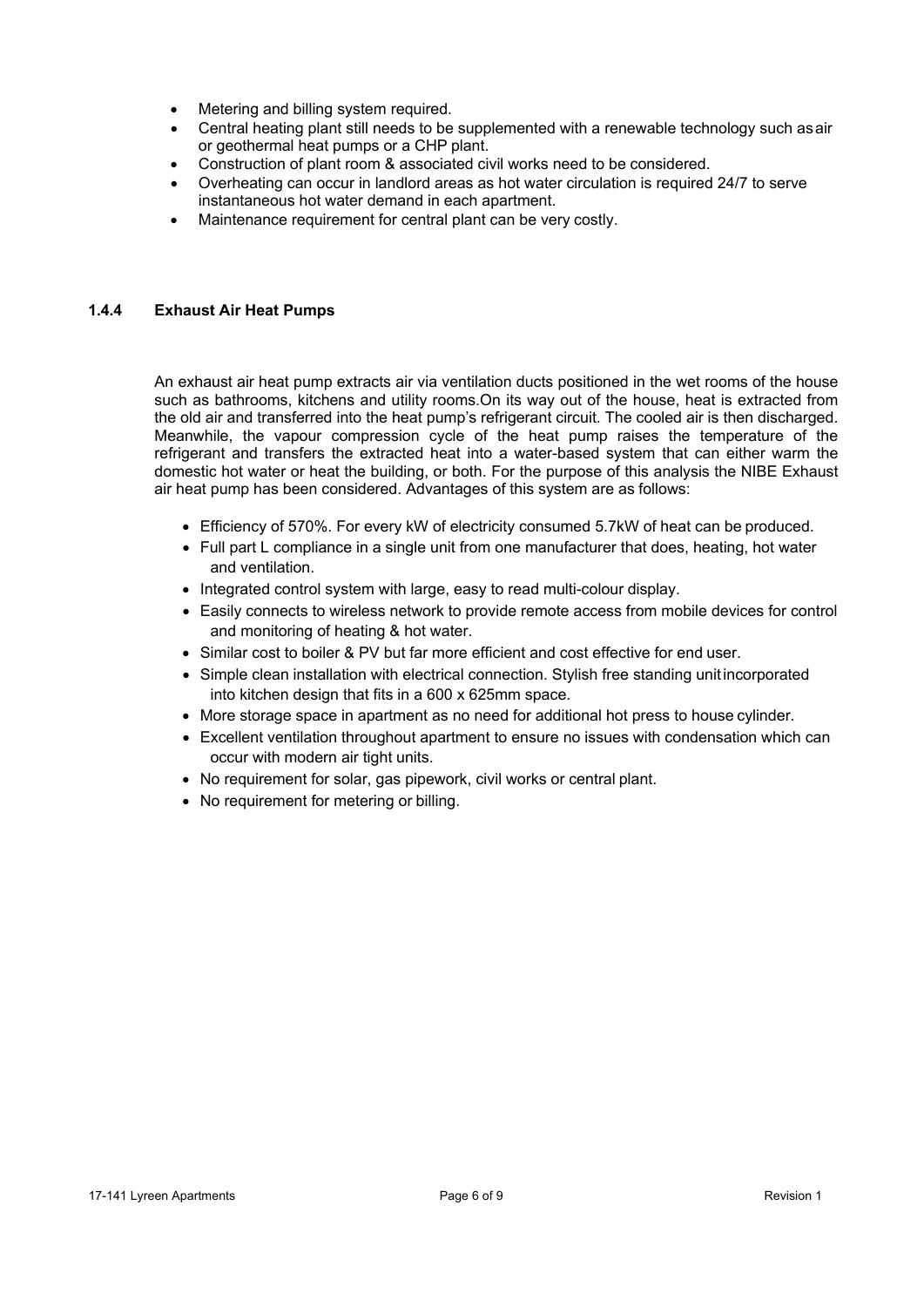## **1.6 Cost Analysis**

The following capital costs per apartment type have been calculated for each proposed system.

| <b>Description</b>            | 1 bed      | 2 bed      | 3 bed      |
|-------------------------------|------------|------------|------------|
| 1. Gas Boiler & PV Panels     | €10,200.00 | €11,800.00 | €12,600.00 |
| 2. Air To Water Heat Pump     | €9,600.00  | €10,900.00 | €11,800.00 |
| 3. Centralised System         | €12,000.00 | €13,300.00 | €14,100.00 |
| 4. NIBE Exhaust Air Heat Pump | €10,400.00 | €11,700.00 | €12,400.00 |

The proposal for a centralised system is the most expensive option and coupled with the disadvantages outlined above this is not considered to be a viable option for the development.

## **1.7 Energy Analysis**

The remaining three systems have been analysed in terms of their energy performance and the results are outlined below. The calculations were carried out using the DEAP software for a typical 3-bedroom apartment.

| <b>Description</b>                                | <b>Proposed System</b> |                           |                        |  |
|---------------------------------------------------|------------------------|---------------------------|------------------------|--|
|                                                   | <b>Exhaust Air HP</b>  | <b>Air Sourced Air HP</b> | <b>Boiler &amp; PV</b> |  |
| <b>BER Rating</b>                                 | A2                     | A2                        | A2                     |  |
| <b>Energy Value</b><br>kWh/m2/year                | 48.03                  | 44.2                      | 47.75                  |  |
| <b>CO2 Emissions</b><br>CO2/m2/year               | 9.45 kg                | 8.69 kg                   | 8.67 kg                |  |
| EPC (Max)                                         | 0.398(0.40)            | 0.366(0.40)               | 0.395(0.40)            |  |
| CPC (Max)                                         | 0.385(0.460)           | 0.354(0.460)              | 0.353(0.460)           |  |
| Renewable Energy<br>Contribution (Min)<br>kWh/m2y | 11.65 (10.0)           | 14.64 (10.0)              | 28.4 (10.0)            |  |
| Part L Compliant                                  | Yes                    | Yes                       | Yes                    |  |

It can be seen from the above comparison that all three options are Part L compliant and achieve an A2 rating. The Diakin Air Source Heat Pump has been chosen as been chosen as it has the lowest energy use.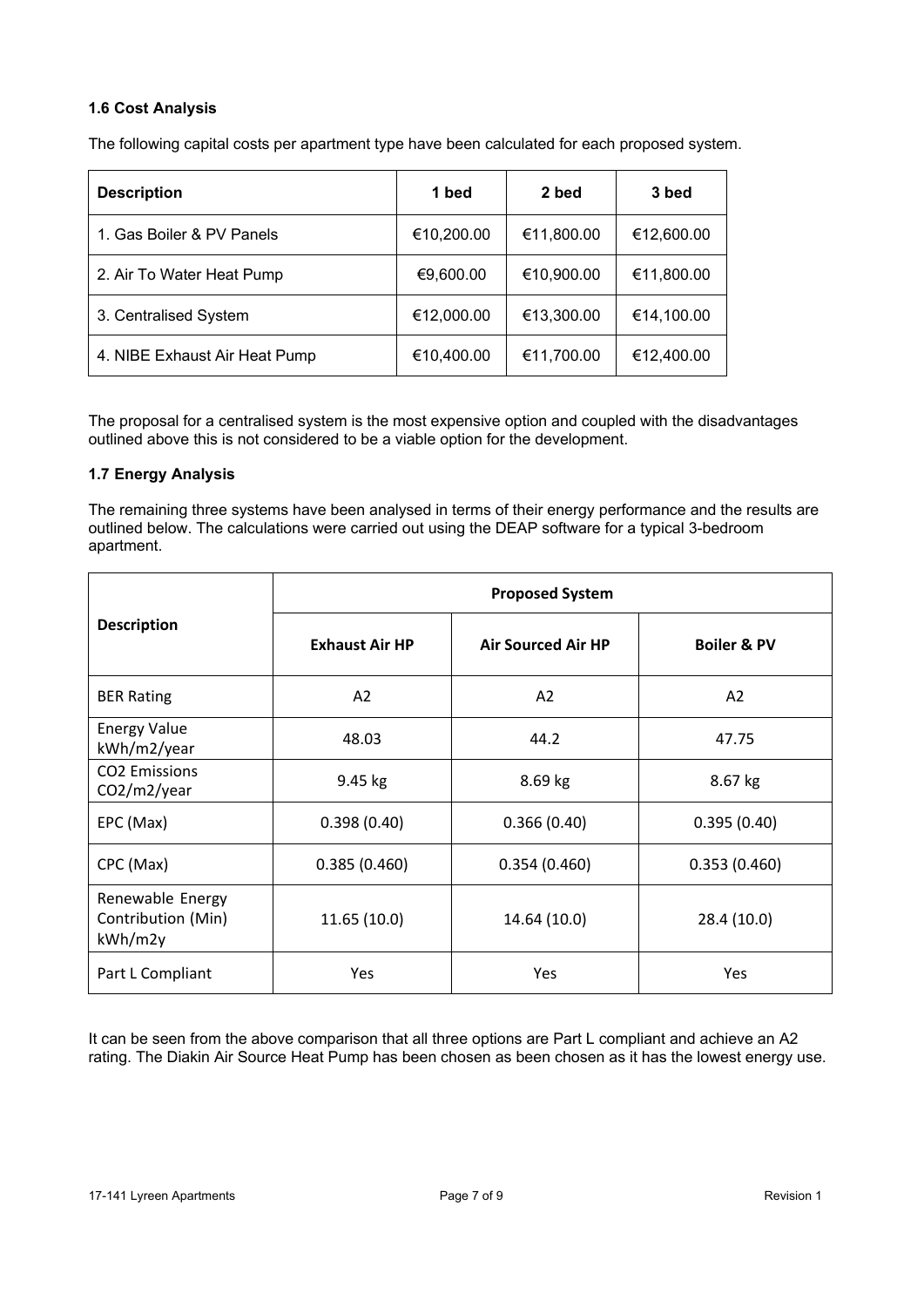## **1.8 Schedule of Proposed Systems & Building Fabric** Details

| <b>Item</b>                    | Specification                                                                                                                                                                                                 |  |
|--------------------------------|---------------------------------------------------------------------------------------------------------------------------------------------------------------------------------------------------------------|--|
| <b>Primary Heat Source</b>     | Daikin ERGA06DV3 Air to Water Heat Pump.                                                                                                                                                                      |  |
| <b>Secondary Systems</b>       | None                                                                                                                                                                                                          |  |
| Chimneys                       | None                                                                                                                                                                                                          |  |
| Heating element                | Radiators - Design flow temperature of 40° max.                                                                                                                                                               |  |
| <b>Central Heating Pump</b>    | 1no. central heating pumps - Energy Label Category<br>A                                                                                                                                                       |  |
| <b>Heating controls</b>        | Individual time and temperature zone control (A<br>minimum of two heating zones and one hot water<br>zone)                                                                                                    |  |
| Hot Water Storage Tank         | 180 Litre Daikin EHVH04S18D6W with a declared loss<br>factor of 1.10 kWh/day                                                                                                                                  |  |
| Lighting                       | All lamps must be A-Rated low energy type.                                                                                                                                                                    |  |
| <b>Ventilation Heat</b>        | Natural Ventilation with Mechanical extract in<br>Bathroom & Kitchen                                                                                                                                          |  |
| Air Tightness Results          | Max. Result of air tightness test of 3 $m^3/m^2/hr \omega$ 50<br>Pascals                                                                                                                                      |  |
| <b>Thermal Bridging Factor</b> | 0.08 W/m2K (All new construction details shall be in<br>compliance with Acceptable Construction Details as<br>set out in "Limiting Thermal Bridging & Air Infiltration<br>- Acceptable Construction Details") |  |
| <b>Thermal Mass</b>            | Medium High                                                                                                                                                                                                   |  |
| Floor                          | U-value 0.18 W/m2K or better                                                                                                                                                                                  |  |
| Flat Roof                      | U-value 0.20 W/m2K or better                                                                                                                                                                                  |  |
| Wall                           | U-value 0.18 W/m2K or better                                                                                                                                                                                  |  |
| Window, Glazed Doors           | U-value 1.4 W/ m2K, Solar Trans - 0.64, Frame<br>Factor $-0.7$                                                                                                                                                |  |